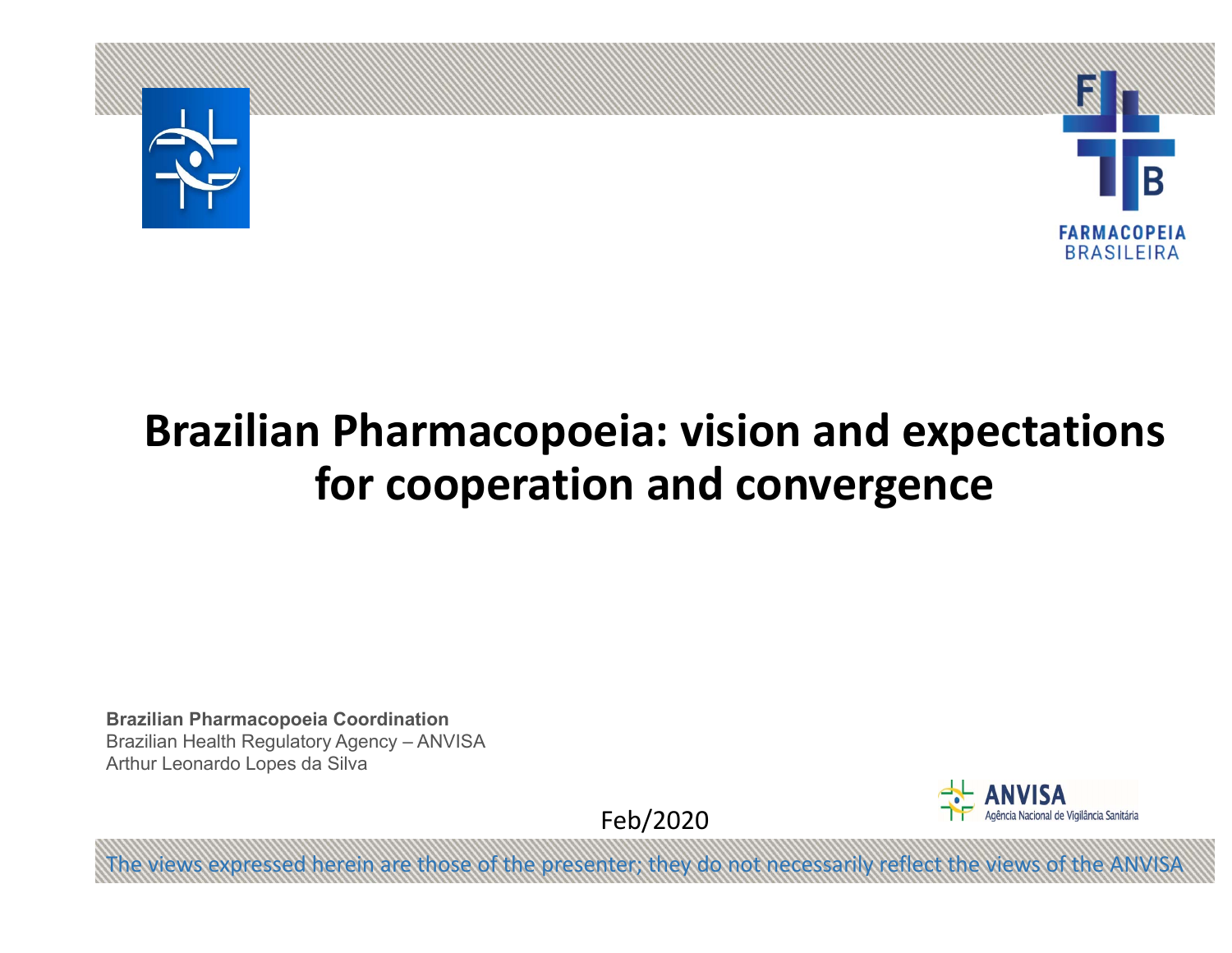

**Brazilian Pharmacopeia: vision and expectation for cooperation and convergence**

 $\checkmark$  ANVISA and Brazilian Pharmacopeia

- $\checkmark$  Brazilian Pharmacopeia
- $\checkmark$  International cooperation
- $\checkmark$  Expectations

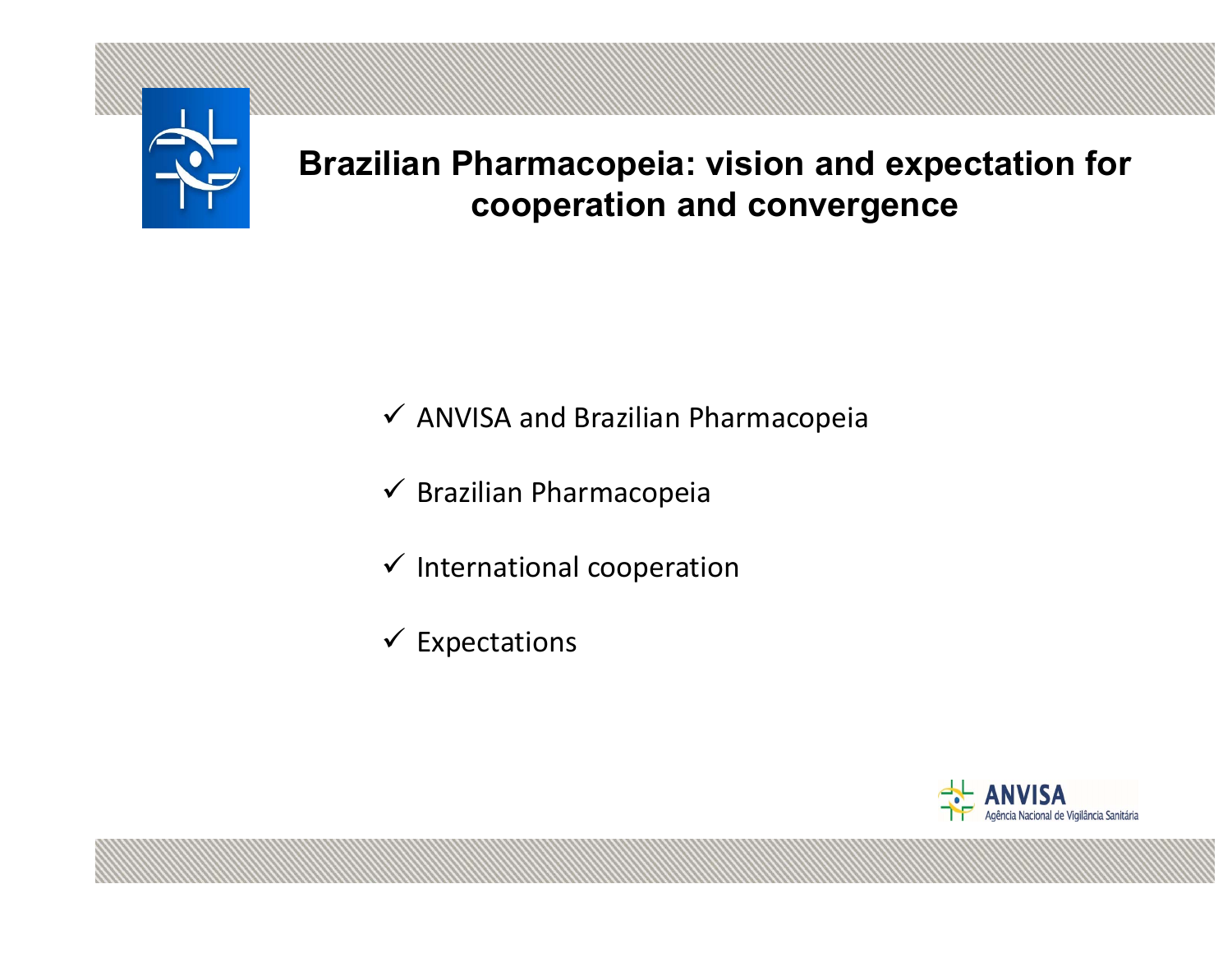

## **ANVISA and Brazilian Pharmacopeia (FB)**

- $\checkmark$  Linked to the Ministry of Health
- $\checkmark$  Board of 5 directors (Collegiate Directorate Anvisa Resolution)



 $\checkmark$  By Law: to promote the periodic review and updating of the pharmacopoeia (Federal Law n. 9782/1999)

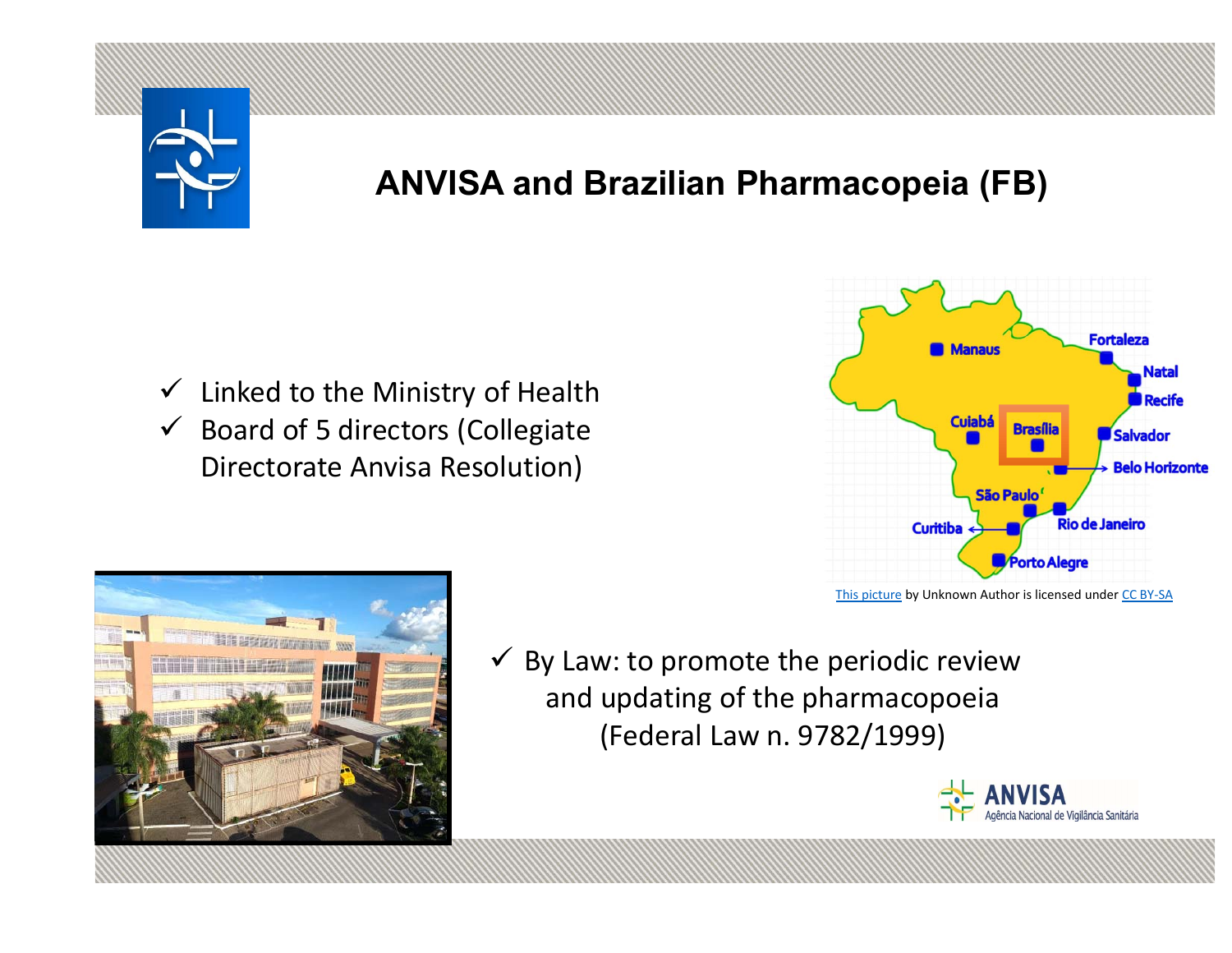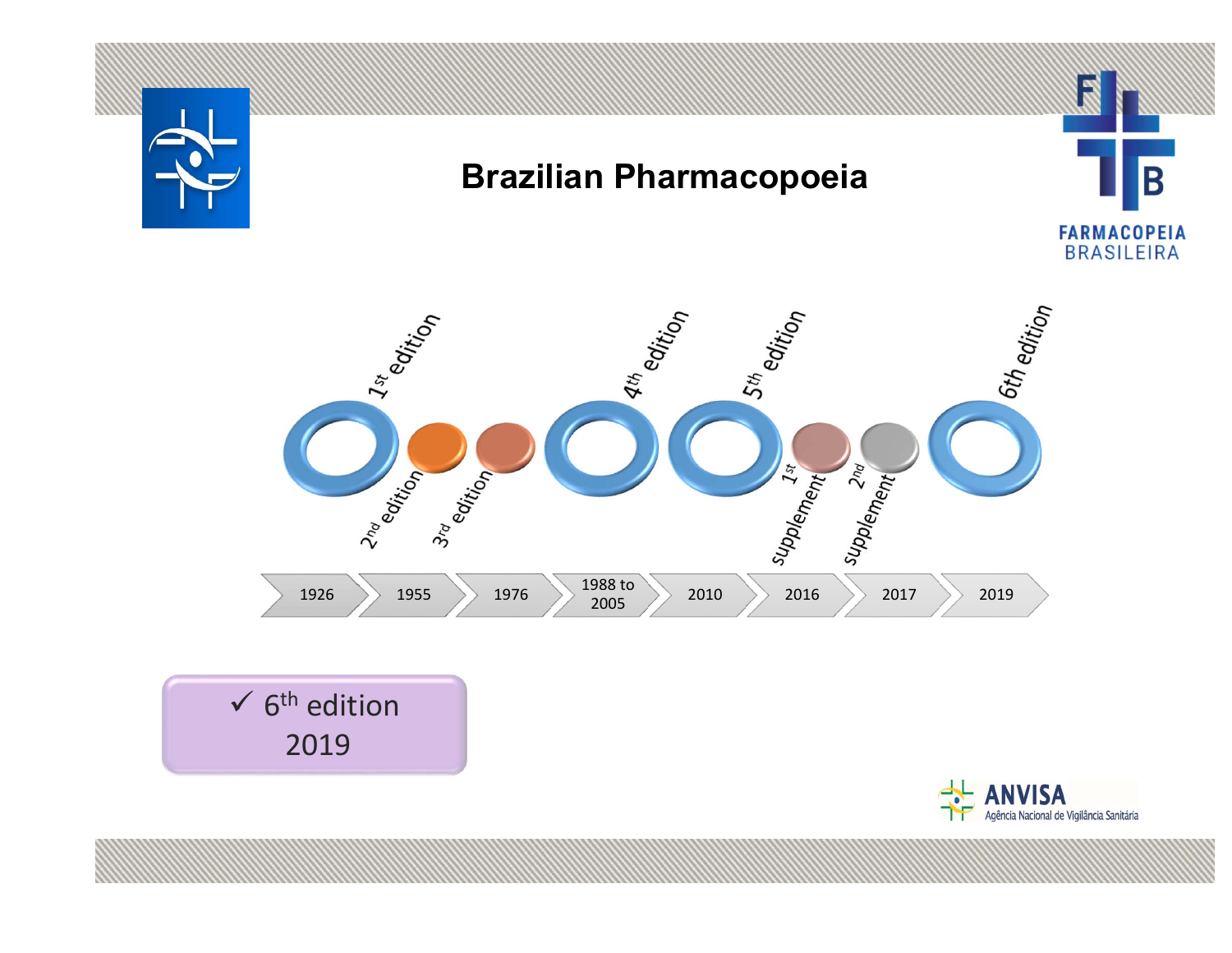

### **Brazilian Pharmacopoeia**





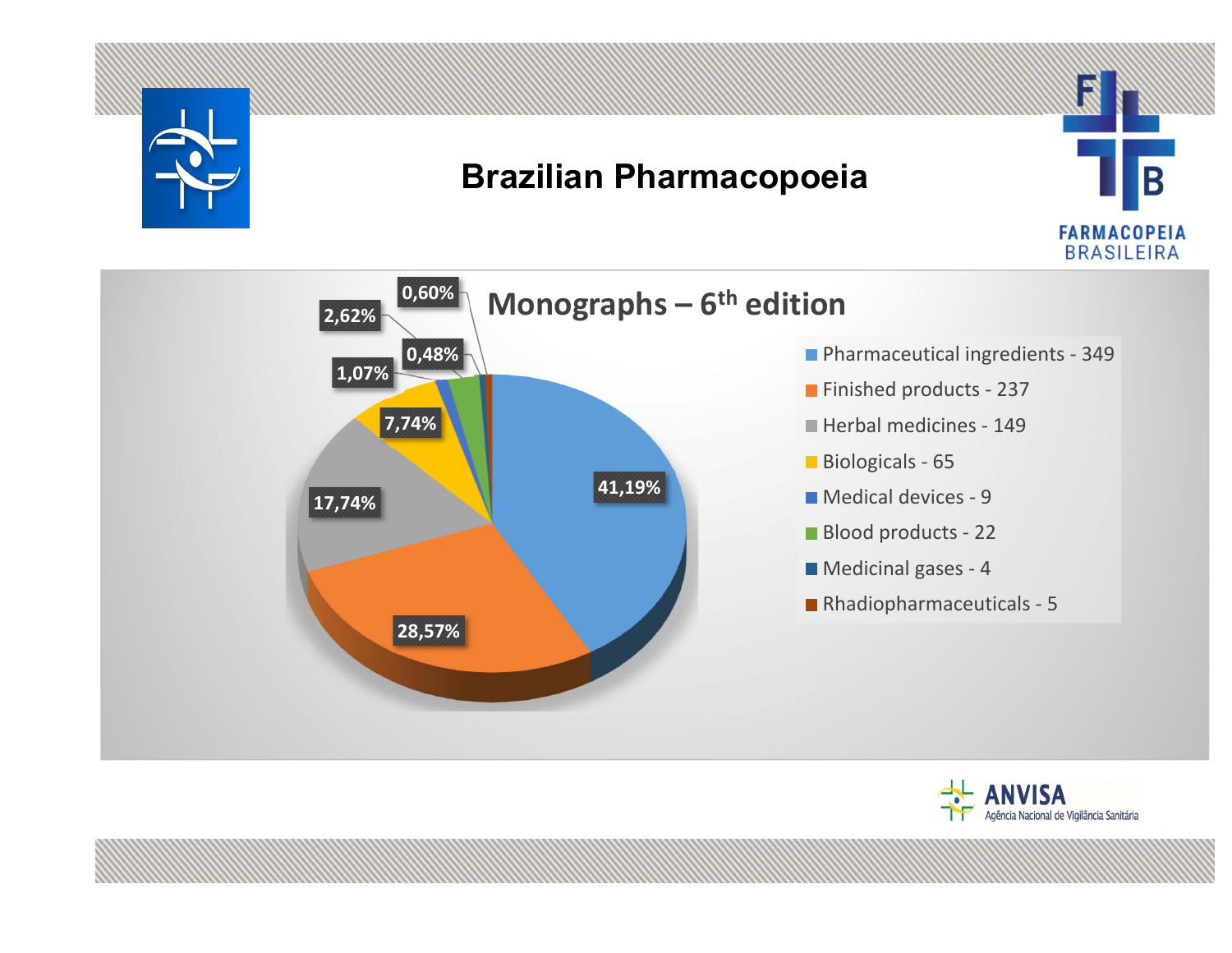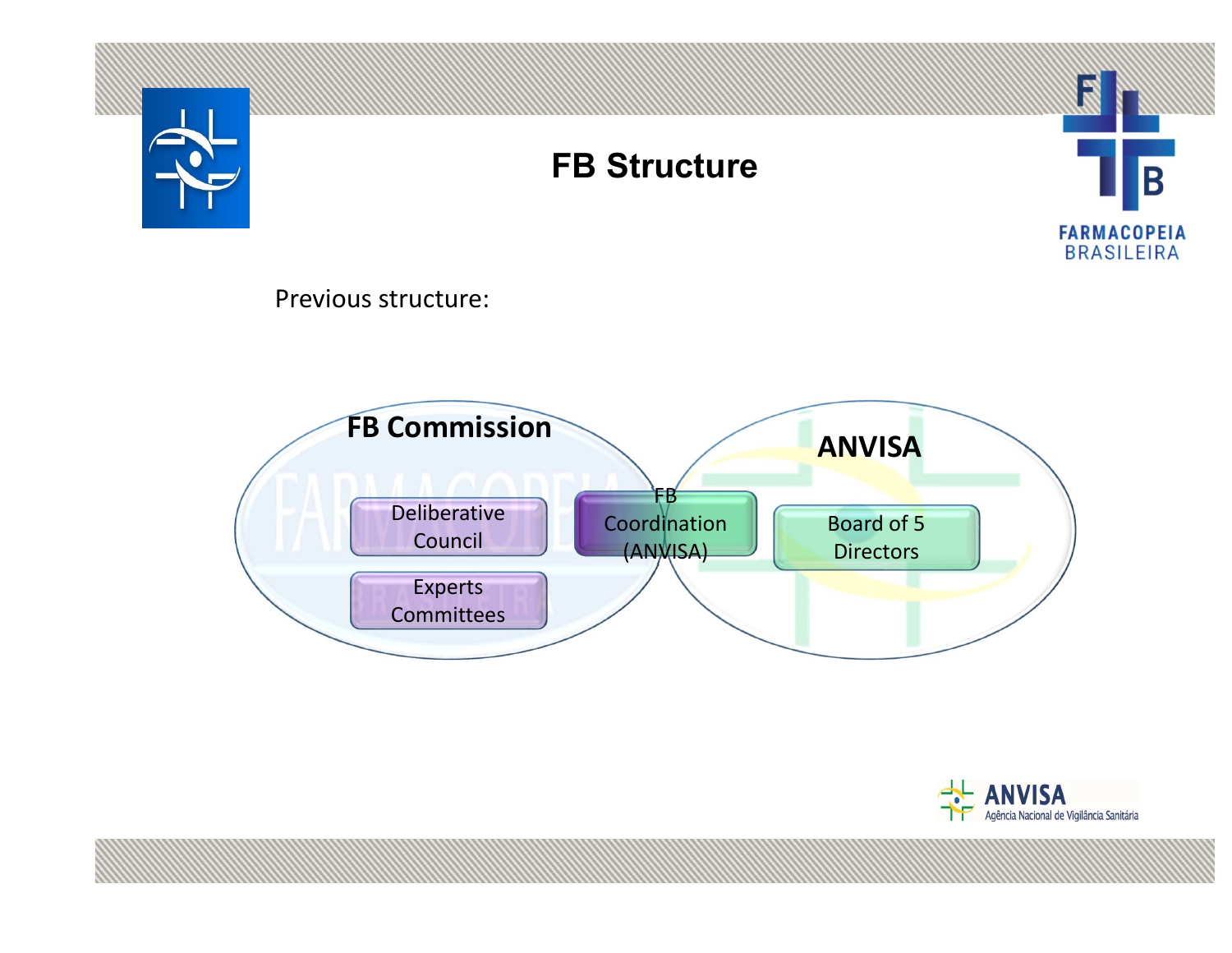

## **FB Structure**



 $\checkmark$  Reviewing the approach: new structure for The Brazilian Pharmacopoeia

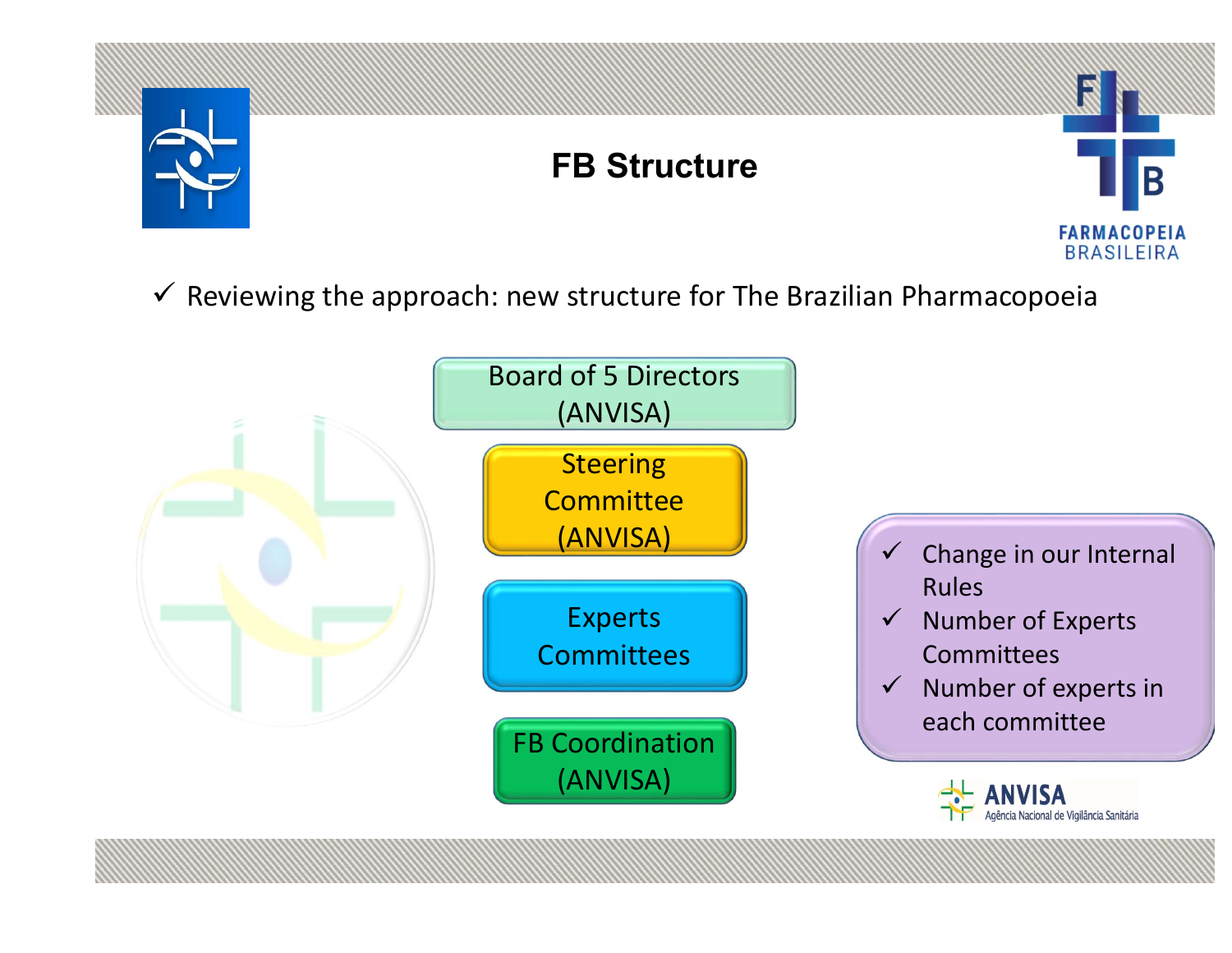

## **Brazilian Pharmacopoeia - Products**

- $\checkmark$  Brazilian Pharmacopoeia;
- $\checkmark$  Brazilian Homeopathic Pharmacopoeia, 3<sup>rd</sup> ed. (2011)
	- 85 monographs
- $\checkmark$  National Formulary, 2<sup>nd</sup> ed. (2013) 133 monographs
- $\checkmark$  Herbal Medicines Formulary, 1<sup>st</sup> ed. (2011) 83 monographs;
	- • $1<sup>st</sup>$  Supplement (2018) – 68 monographs;

http://portal.anvisa.gov.br/farmacopeia

 $\bullet$  $2^{nd}$  ed. – Public consultation – 89 monographs.





**FARMACOPEIA BRASILEIRA** 





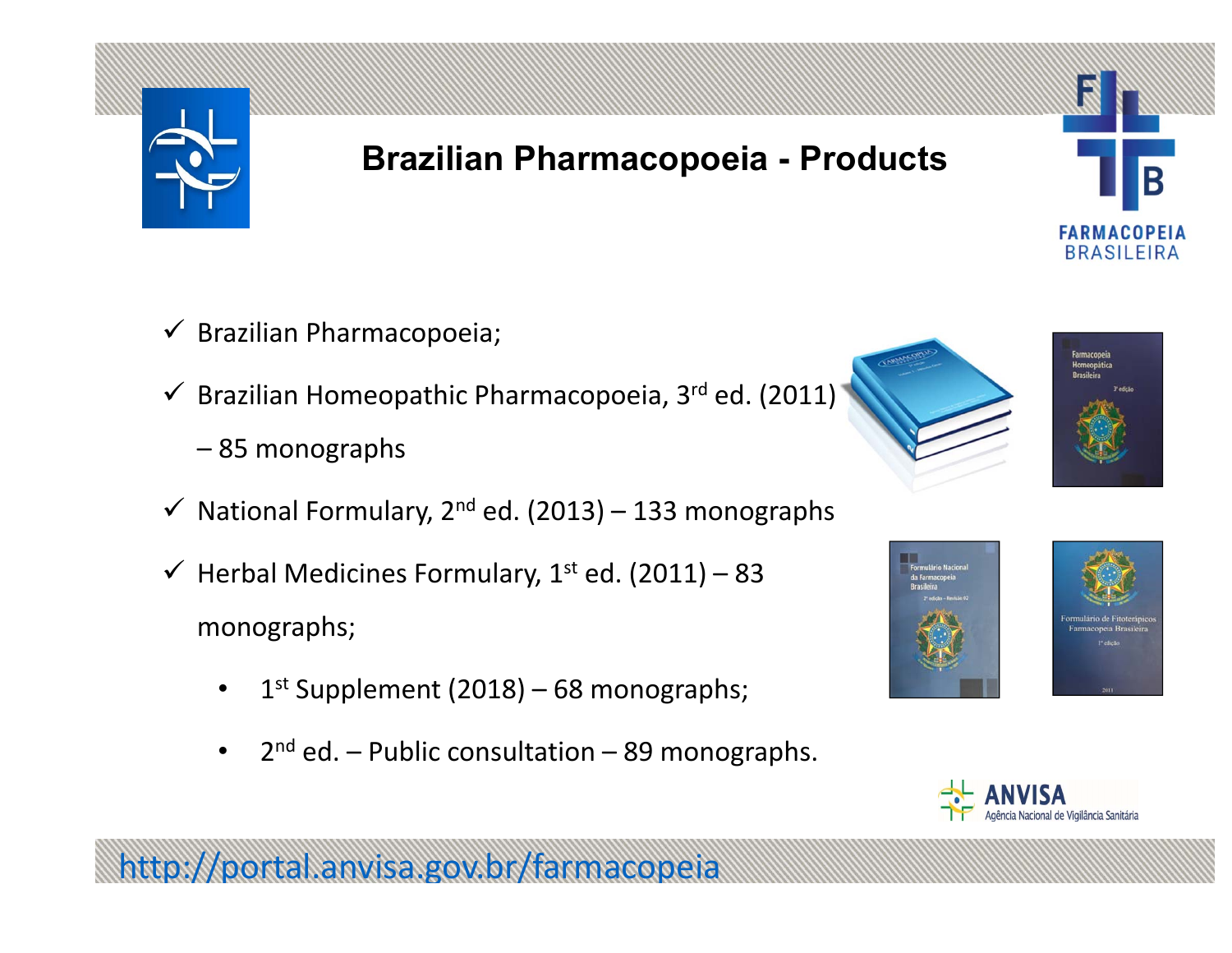

### **Brazilian Pharmacopoeia - Products**

- $\checkmark$  Homeopathic Formulary
	- $\bullet$  $1<sup>st</sup>$  ed. (2016) – 84 monographs;
	- • $2<sup>nd</sup>$  ed. (2019) –106 monographs.
- $\checkmark$  Memento of Herbal Medicines, 1<sup>st</sup> ed. (2016) 28 monographs
- $\checkmark$  Brazilian Nonproprietary Names (DCB) ~12.000
- $\checkmark$  Chemical Reference Substances (SQR) 84

http://portal.anvisa.gov.br/farmacopeia



Β

**FARMACOPEIA BRASILEIRA** 



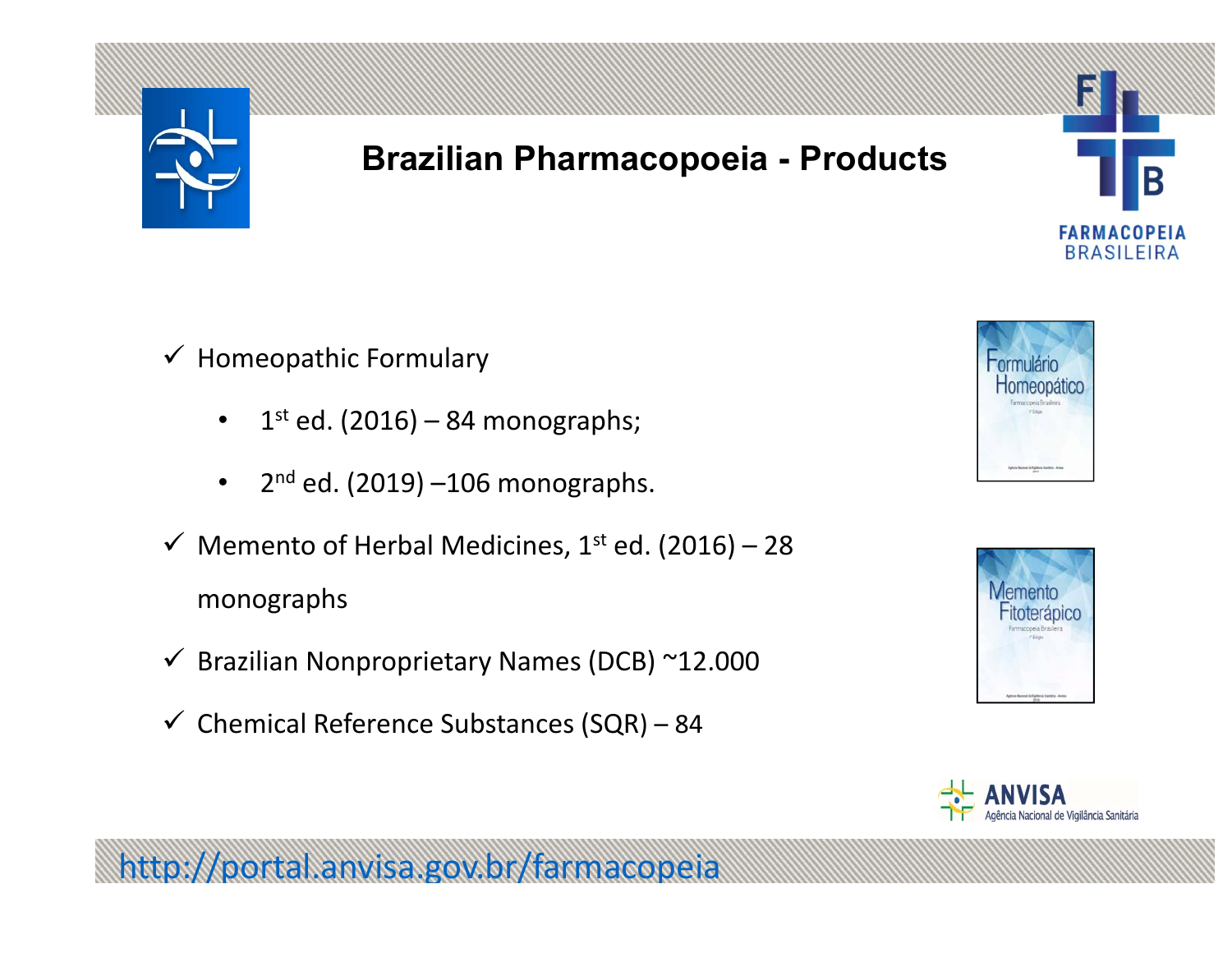

 $\checkmark$  Analytical validation: Anvisa Resolution n. 166, July 2017

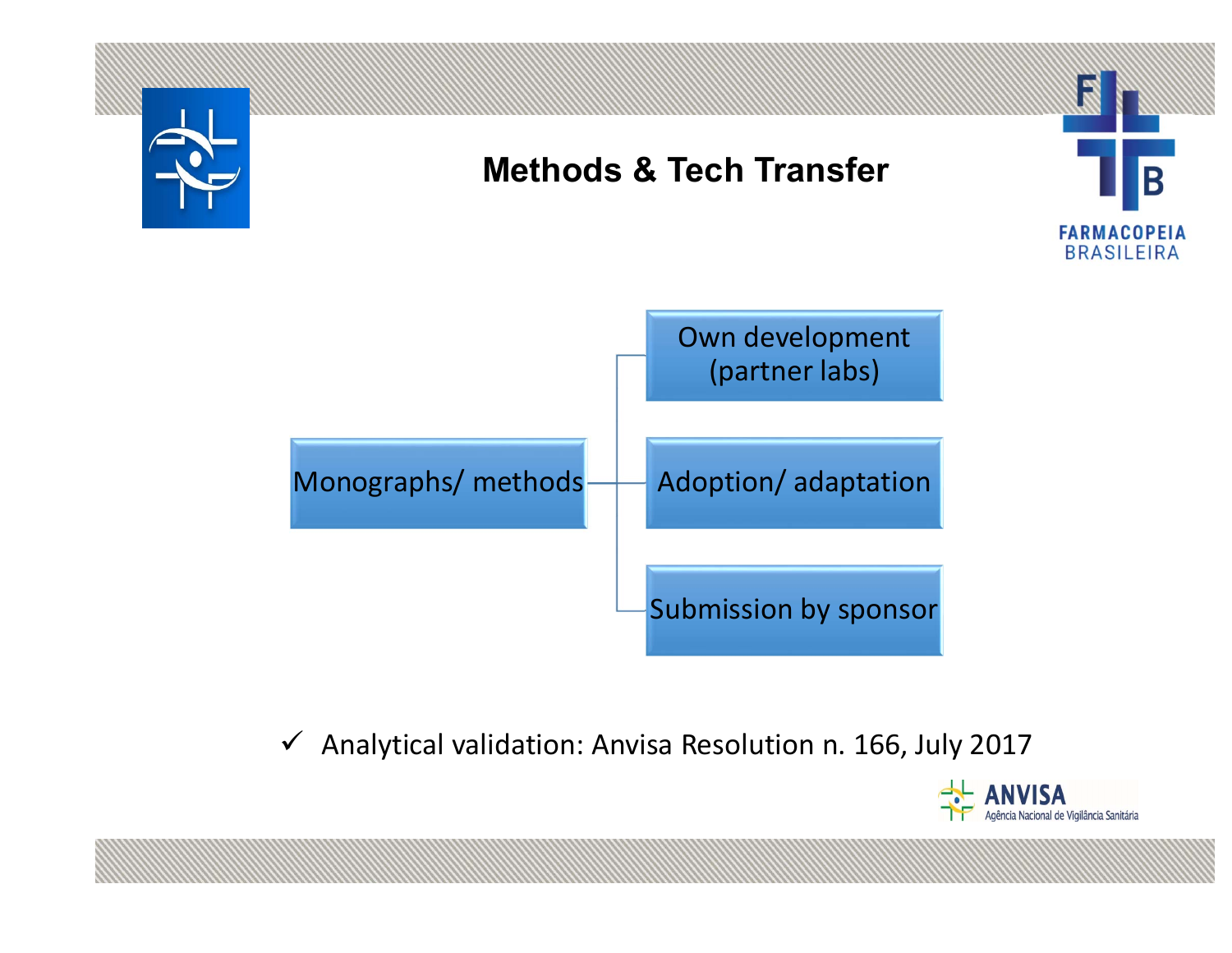

esolution Anvisa n. 37, July

### **Reliance**



• In absence of monographs and methods in the Brazilian Pharmacopoeia, the following pharmacopoeias recognized by Anvisa can be used:

| ❖ Argentine Pharmacopoeia            |                                  |
|--------------------------------------|----------------------------------|
| ❖ British Pharmacopoeia              |                                  |
| ❖ European Pharmacopoeia             |                                  |
| ❖ French Pharmacopoeia               |                                  |
| ❖ German Pharmacopoeia               |                                  |
| <b>V</b> International Pharmacopoeia | Application                      |
| ❖Japanese Pharmacopoeia              |                                  |
| ❖ Mexican Pharmacopoeia              |                                  |
| ❖ Portuguese Pharmacopoeia           |                                  |
| <b>United States Pharmacopeia</b>    | Nacional de Vigilância Sanitária |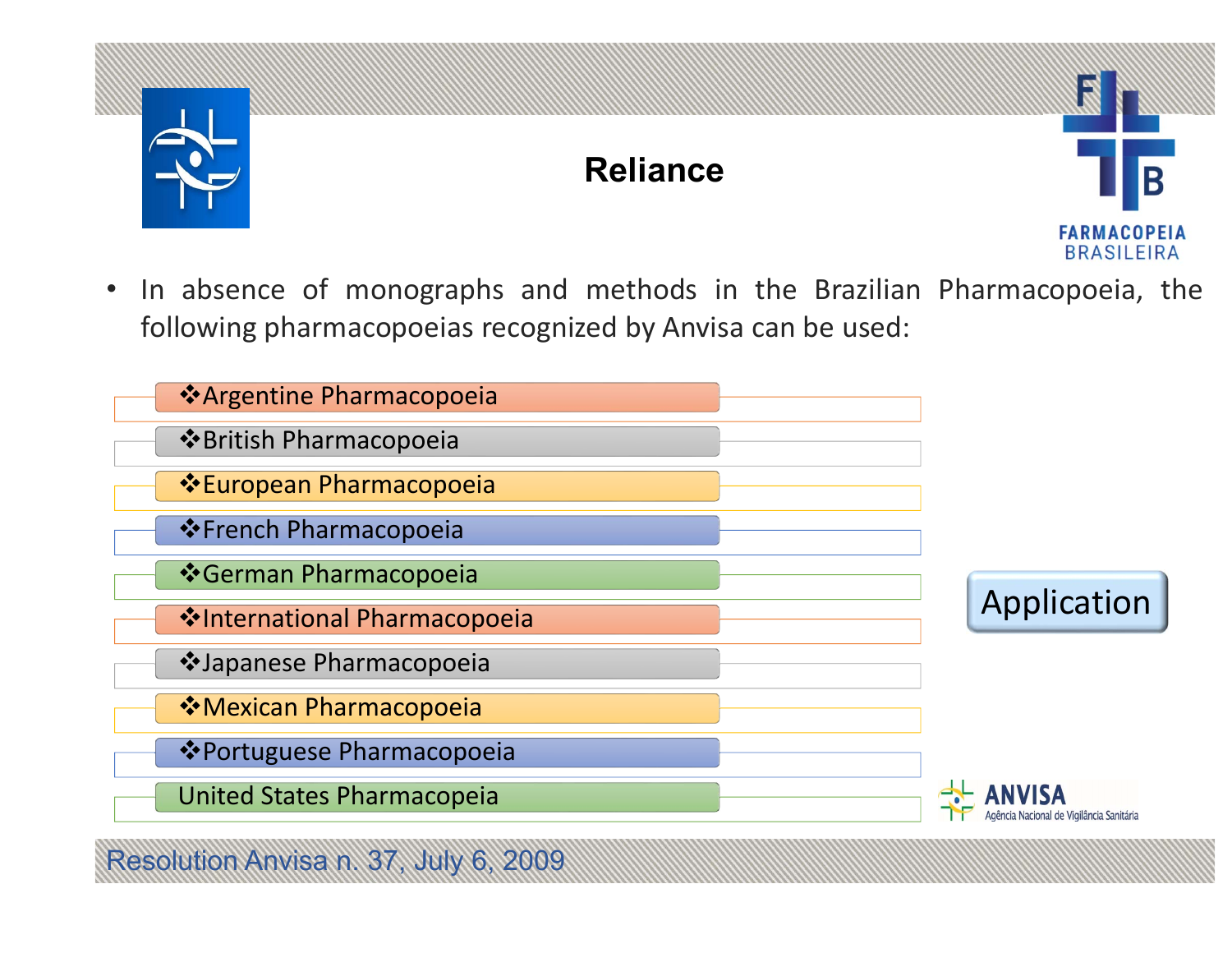

### **International Cooperation**

Valores:

- Visão sistêmica

- Ética e responsabilidade - Transparência e diálogo

- Ação articulada e integrada no SNVS

Conhecimento como fonte de ação - Excelência na prestação de serviços



₩ Missão: Proteger e promover a saúde da população, mediante a intervenção nos riscos decorrentes da produção e do uso de produtos e serviços sujeitos à vigilância sanitária, em ação coordenada e integrada no âmbito do Sistema Único de Saúde

Visão de Futuro: Ser uma instituição promotora da saúde, cidadania e desenvolvimento, que atua de formá agil, efi-ക ciente e transparante, consolidando-se como protagonista no campo da regulação e do controle sanitario, nacional

|                                                                    | <b>Processos Internos</b>                                                                             |                                                                                                                         |                                                                                                                |                                                                                                                                                                                |
|--------------------------------------------------------------------|-------------------------------------------------------------------------------------------------------|-------------------------------------------------------------------------------------------------------------------------|----------------------------------------------------------------------------------------------------------------|--------------------------------------------------------------------------------------------------------------------------------------------------------------------------------|
| Infraestrutura e<br><b>Aprendizagem</b>                            | Aprimorar a<br>governança e a<br>gestão estratégica<br>institucional                                  | Racionalizar as acões<br>de regularização de<br>produtos e servicos                                                     | Resultados para<br>Público-alvo                                                                                | Resultados para<br>a Sociedade<br>Promover ações que                                                                                                                           |
| <b>Fortalecer a</b><br>excelência técnica em<br>gestão e regulação | Promover a gestão<br>da informação, a<br>desburocratização e a<br>transformação digital               | lência<br>Fortalecer as ações<br>operaciona<br>de controle.<br>monitoramento e<br>fiscalização de                       | <b>Garantir o acesso</b><br>seguro da população<br>a produtos e servicos<br>sujeitos à vigilância<br>sanitária | garantam e ampliem o<br>acesso da população a<br>medicamentos e insumos<br>estratégicos, com<br>qualidade, segurança,<br>eficácia, em tempo<br>oportuno,<br>promovendo seu uso |
| Modernizar e<br>integrar soluções de<br>TI                         | Fortalecer a atuação<br>internacional e o<br>relacionamento com<br>atores e parceiros<br>estratégicos | produtos e serviços<br><b>Fortalecer a</b><br>integração das ações<br>do Sistema<br>Nacional de Vigilância<br>Sanitária | <b>Promover ambiente</b><br>regulatório favorável<br>ao desenvolvimento<br>social e econômico                  | racional<br>Aperfeicoar a gestão do                                                                                                                                            |
|                                                                    | Aprimorar a<br>comunicação<br>institucional                                                           | Aprimorar a<br>qualidade regulatória<br>em vigilancia<br>sanitária                                                      | Aprimorar a<br>satisfação do usuário<br>com excelência no<br>atendimento                                       | SUS visando a garantia<br>do acesso a bens e<br>serviços de saúde<br>equitativos e de<br>qualidade                                                                             |
|                                                                    |                                                                                                       |                                                                                                                         |                                                                                                                |                                                                                                                                                                                |
| MAPA ESTRATÉGICO 2020 - 2023                                       |                                                                                                       |                                                                                                                         |                                                                                                                | <b>ANVISA</b>                                                                                                                                                                  |
|                                                                    |                                                                                                       |                                                                                                                         |                                                                                                                |                                                                                                                                                                                |

### **Anvisa Strategic Planning**

- $\checkmark$  Strengthen international operations and compromises with actors and strategic partners (OB 12)
- $\checkmark$  Promote a friendly regulatory environment to social and economic development (OB 4)

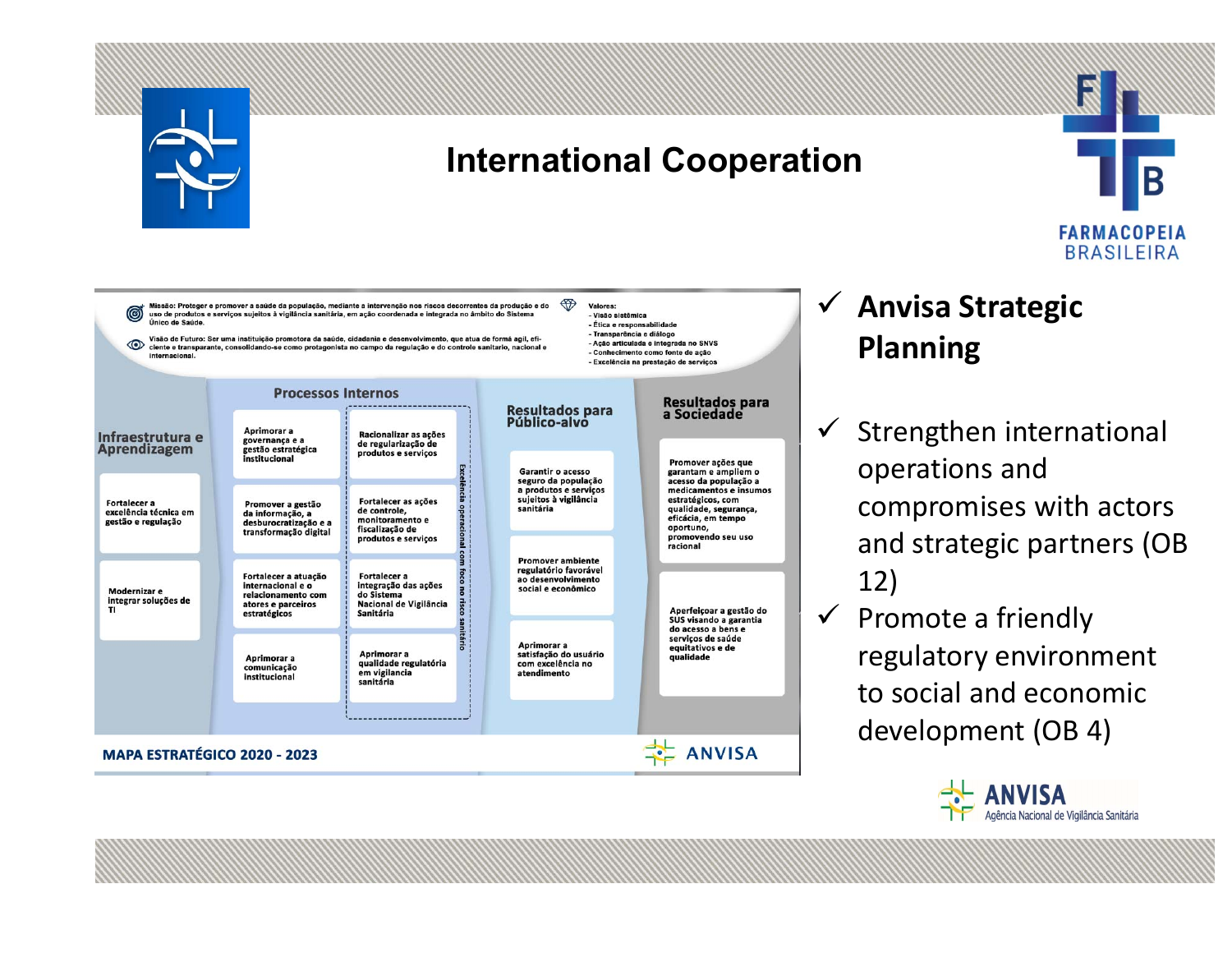

### **International Cooperation**

Memorandum of Understanding - MoU

#### **Purpose**

• Strengthen relations and promote cooperation on standard setting efforts of the Pharmacopoeias

#### **Argentinian Pharmacopoeia (ANMAT)**

- Signed on October, 2007
- Remain effective for two years, with automatic renewal

#### **United States Pharmacopoeia (USP)**

- Signed (renewed) on August, 2018
- Remain effective for 3 years

#### **International Pharmacopoeia (WHO)**

- Signed on May, 2019
- Remain effective for three years, with automatic renewal

#### **European Pharmacopoeia (EDQM)**

• Signed on April, 2017

#### **Japanese Pharmacopoeia (MHLW)**

- Signed on September, 2015
- Remain effective for five years, with automatic renewal



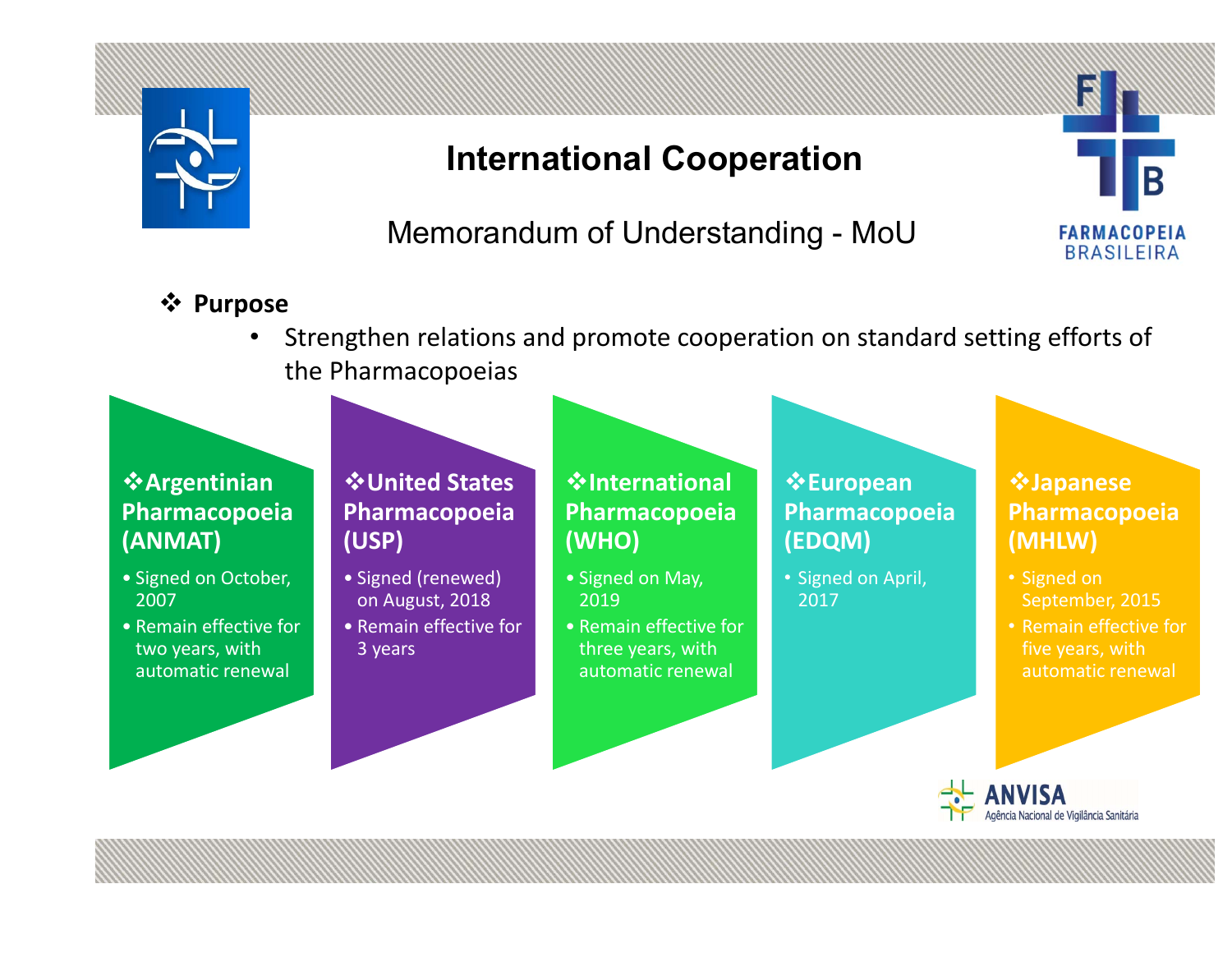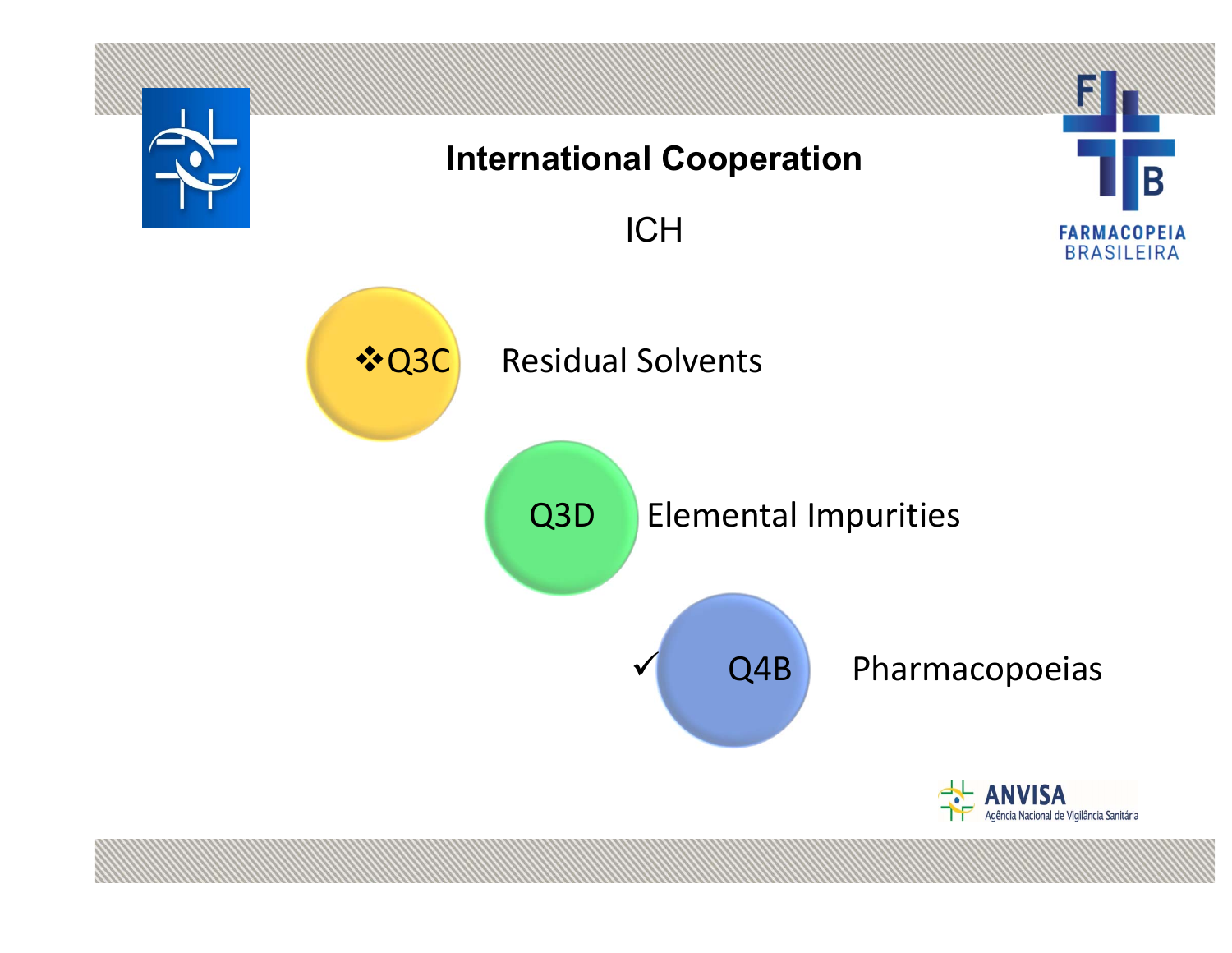

### **Expectations**



Collaboration among pharmacopoeias

• Prospective harmonization

International reality of Pharmacopoeias

• Improvement of GPhP

Expansion of cooperation between Pharmacopoeias

• MoU

#### Increase the accuracy of decisions

• Sharing information and approaches

#### Alert network

• Quick responses to global urgencies